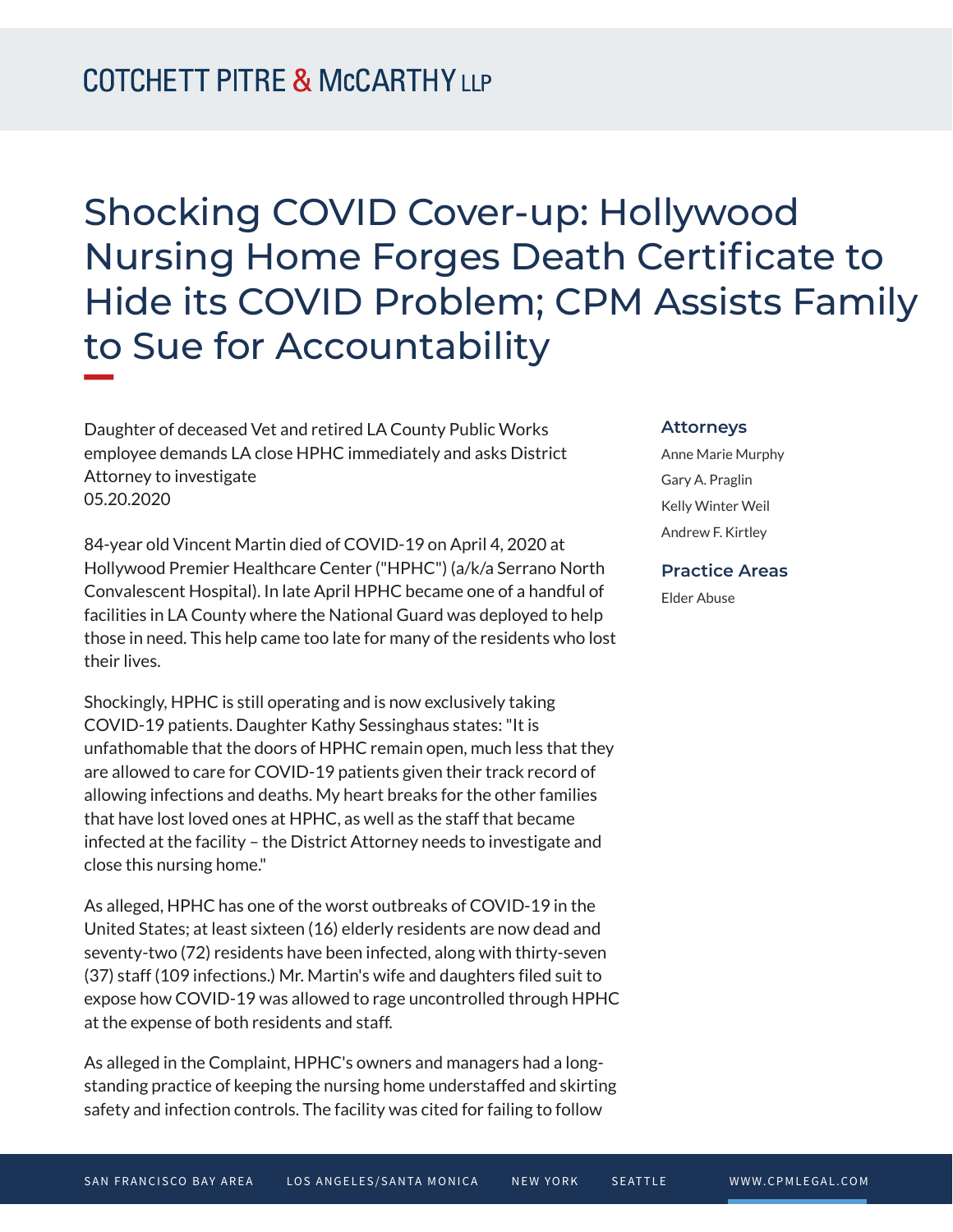## **COTCHETT PITRE & McCARTHY LLP**

SHOCKING COVID COVER-UP: HOLLYWOOD NURSING HOME FORGES DEATH CERTIFICATE TO HIDE ITS COVID PROBLEM; CPM ASSISTS FAMILY TO SUE FOR ACCOUNTABILITY

infection protocols and for not using appropriate personal protective equipment (PPE) in 2019. Mr. Martin's family was alarmed to see that the staff failed to wear PPE even as the facility entered lockdown for COVID-19.

HPHC has a sordid backstory, according to court records. One of the owners of HPHC, Benjamin Landa, was found liable for human trafficking of Filipino nursing staff last year, and the nursing home's doctor, Marcel Filart was named as having received kickbacks in an illegal Medicare/Medi-Cal scam that resulted in a \$42 million dollar settlement with the U.S. Government—all these facts were unknown to residents and their families and form the backdrop for the tragedy and numerous deaths at HPHC:

As alleged, HPHC's own Administrator contracted COVID-19 in March and as COVID-19 gained a toe hold in the facility, the owners and operators hid the outbreak from families. VinceMartin would have never tested positive for COVID-19 had his wife and two daughters not insisted on the test - the positive test resutls came too late.

At one point only to nurses were caring for eighty-three residents, including Mr. Martin. One staff member claimed to be staying up 20 hours at a time, and the facility had to have the California National Guard come in at one point.

Shockingly, after HPHC's deficient protocols led to 109 staff and residents becoming COVID-19 positive, HPHC has switched to a business model of only accepting COVID-19 patients.

Patricia L. McGinnis, Executive Director of California Advocates for Nursing Home Reform ("CANHR") states that "*the COVID-19 pandemic is exposing the dirty reality of the nursing home business - the residents of HPHC stood no chance when the pandemic hit they were living at a facility that was already understaffed.*"

Jamie Court, President of Consumer Watchdog, states that "*The allegations paint a horrifying portrait of a death trap where seniors are given a death sentence and their families are lied to about it. This case is the poster child for why we cannot allow the nursing home industry to limit its legal accountability to families through the executive order it is asking the Governor to sign.*"

Anne Marie Murphy, of Cotchett, Pitre & McCarthy, states that "*this is not a situation where a well-run nursing home was caught off guard by the pandemic - HPHC's outrageous and dangerous practices predate the pandemic. The 109 staff and residents who have tested positive for COVID-19 deserve answers, as well as the families of all who have died.*"